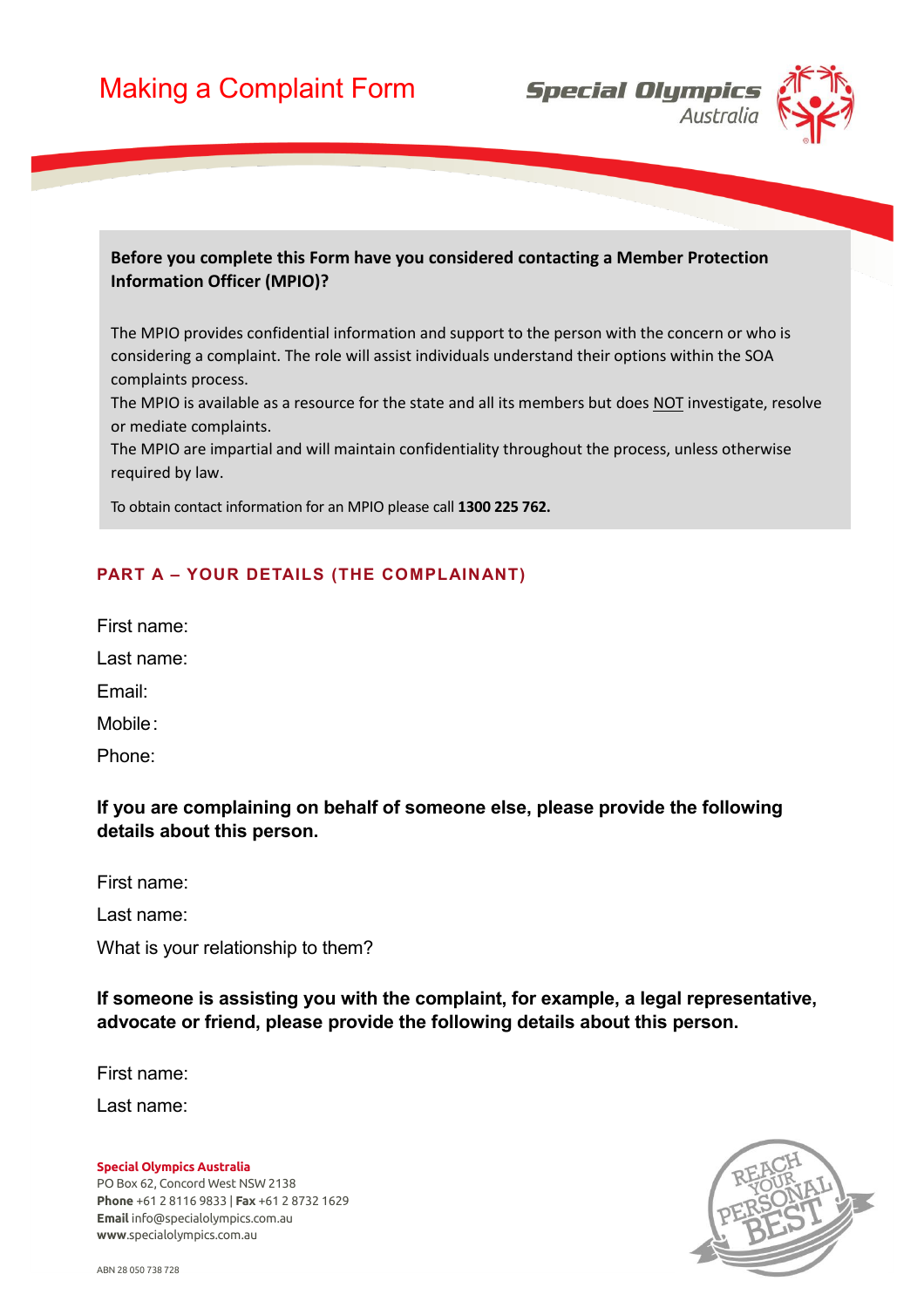Organisation (if applicable):

Email:

Phone/Mobile:

If you or any of the above named individuals need assistance to participate in the complaint process, please explain the assistance required:

# **PART B – WHO IS THE COMPLAINT ABOUT?**

# **Person/Organisation 1**

Name of person or organisation: Email: Phone: Mobile: What is their relationship to you?

# **Person/Organisation 2**

Name of person or organisation:

Email:

Phone:

Mobile:

What is their relationship to you?

Note: If you are complaining about more than two people or organisations, please provide information about each additional person or organisation.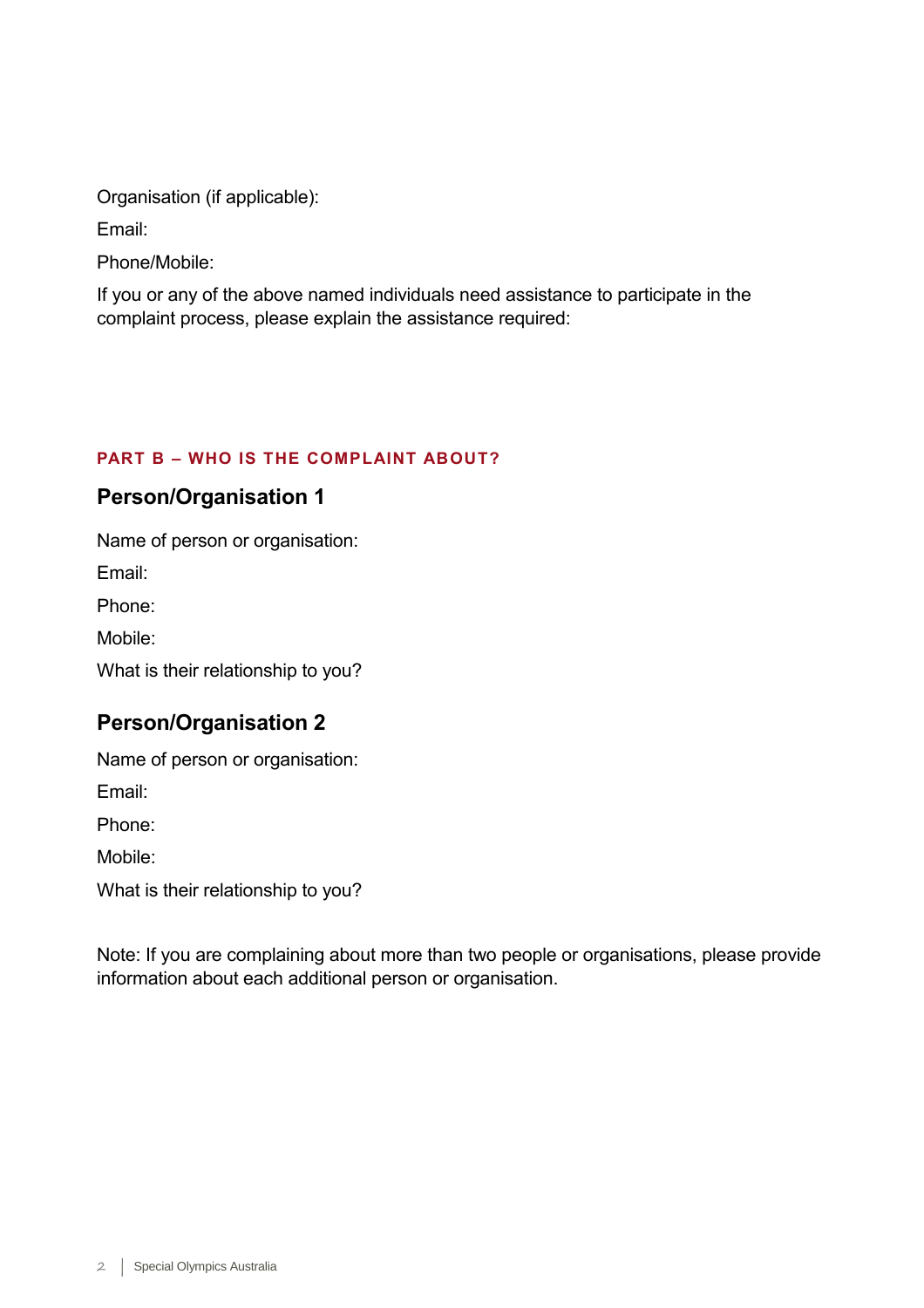#### **PART C – WHAT ARE YOU COMPLAINING ABOUT?**

I am complaining because:

**When did the alleged event(s) happen?** 

#### **What happened?**

Describe the event(s) that you want to complain about. We need to know what you say happened, where it happened and who was involved. Please give us as much details that you can remember and any dates.

## **Have you raised this complaint with anyone else in Special Olympics in an attempt to resolve it informally?**

Yes (provide details – who you spoke to, what was their response etc.):

No (provide reason):

Signature: Date: Date: Date: Date: Date: Date: Date: Date: Date: Date: Date: Date: Date: Date: Date: Date: Date: Date: Date: Date: Date: Date: Date: Date: Date: Date: Date: Date: Date: Date: Date: Date: Date: Date: Date: D